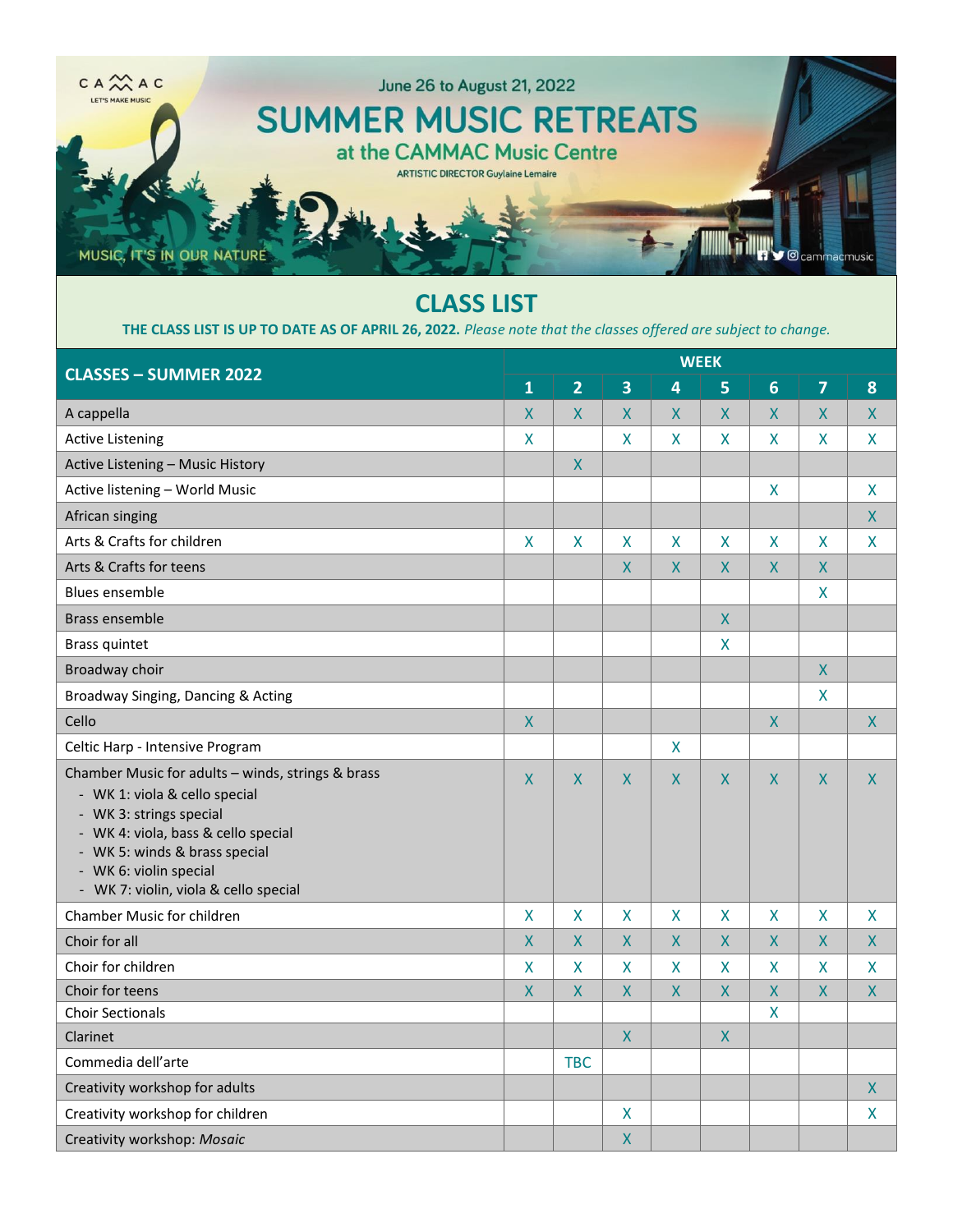| Dance - African                             |                    |                         |                           |                    |                           |                    |                         | $\pmb{\mathsf{X}}$        |
|---------------------------------------------|--------------------|-------------------------|---------------------------|--------------------|---------------------------|--------------------|-------------------------|---------------------------|
| Dance - Renaissance                         |                    | $\pmb{\mathsf{X}}$      |                           |                    |                           |                    |                         |                           |
| Dance - Trad: jigging & stepdancing         |                    |                         |                           | X                  |                           |                    |                         |                           |
| Dance for adults                            | X                  | $\mathsf{X}$            | $\mathsf{X}$              | $\mathsf{X}$       | $\mathsf{X}$              | $\mathsf{X}$       | $\mathsf{X}$            | $\mathsf{X}$              |
| Dance for children                          | X                  | X                       | X                         | X                  | $\boldsymbol{\mathsf{X}}$ | X                  | $\mathsf{X}$            | X                         |
| <b>Drums</b>                                |                    |                         |                           |                    | $\boldsymbol{X}$          |                    |                         |                           |
| Early music ensemble                        |                    | $\pmb{\mathsf{X}}$      |                           |                    |                           |                    |                         |                           |
| Feldenkrais                                 |                    | $\overline{\mathsf{X}}$ |                           |                    |                           |                    |                         |                           |
| Flute                                       |                    |                         | $\boldsymbol{\mathsf{X}}$ |                    | $\mathsf{X}$              | X                  |                         |                           |
| Flute (intermediate and advanced)           |                    |                         | $\boldsymbol{X}$          |                    |                           | $\mathsf{X}$       |                         |                           |
| <b>Folk Dancing</b>                         | X                  |                         | $\boldsymbol{\mathsf{X}}$ | X                  |                           | X                  |                         |                           |
| French Horn                                 |                    |                         |                           |                    | $\pmb{\mathsf{X}}$        |                    |                         |                           |
| Guitar for adults (all levels)              | X                  |                         | $\mathsf{X}$              |                    | $\mathsf{X}$              | X                  | $\overline{\mathsf{X}}$ |                           |
| Guitar for children                         |                    |                         |                           |                    |                           | $\mathsf{X}$       |                         |                           |
| Guitar - Blues                              |                    |                         |                           |                    |                           |                    | X                       |                           |
| Guitar - Popular                            |                    |                         |                           |                    |                           | $\pmb{\mathsf{X}}$ |                         |                           |
| Guitar - Private classes                    |                    |                         |                           |                    |                           | X                  |                         |                           |
| Guitar - Trad: accompaniment of trad music  |                    |                         |                           | X                  |                           |                    |                         |                           |
| Harpsichord (advanced)                      |                    | $\mathsf{X}$            |                           |                    |                           |                    |                         |                           |
| Harpsichord (beginner and intermediate)     |                    | $\mathsf{X}$            |                           |                    |                           |                    |                         |                           |
| Jazz combos                                 |                    |                         |                           |                    | $\mathsf{X}$              |                    |                         | $\boldsymbol{\mathsf{X}}$ |
| Jazz improvisation - Jam sessions           |                    |                         |                           |                    | $\boldsymbol{X}$          |                    |                         | X                         |
| Jazz improvisation for teens - Jam sessions |                    |                         |                           |                    | $\mathsf{X}$              |                    |                         |                           |
| Medieval Big Band                           |                    | $\sf X$                 |                           |                    |                           |                    |                         |                           |
| Music theory & solfège                      |                    |                         |                           |                    |                           | $\pmb{\mathsf{X}}$ |                         |                           |
| <b>Musical creation</b>                     |                    |                         |                           |                    |                           |                    |                         | $\mathsf{X}$              |
| Musical theatre (voice masterclass)         |                    |                         |                           |                    |                           |                    | X                       |                           |
| Oboe                                        |                    |                         |                           | $\pmb{\mathsf{X}}$ |                           |                    |                         |                           |
| Orchestra                                   | $\mathsf{X}$       |                         | $\pmb{\mathsf{X}}$        | X                  | $\mathsf{X}$              |                    | $\mathsf{X}$            |                           |
| Orchestra for wind instruments              |                    |                         |                           |                    | $\boldsymbol{X}$          |                    |                         |                           |
| ORFF for adults                             |                    |                         | $\boldsymbol{\mathsf{X}}$ | X                  |                           |                    | X                       |                           |
| ORFF for children                           |                    |                         | $\boldsymbol{X}$          | $\mathsf{X}$       |                           |                    | $\pmb{\mathsf{X}}$      |                           |
| Percussion for adults                       | X                  | X                       |                           |                    | $\mathsf{X}$              | $\pmb{\mathsf{X}}$ | $\mathsf{X}$            | $\mathsf{X}$              |
| Percussions for children                    | $\pmb{\mathsf{X}}$ | $\mathsf{X}$            |                           |                    | $\mathsf{X}$              | X                  | $\mathsf{X}$            | $\boldsymbol{X}$          |
| Percussion - African                        |                    |                         |                           |                    |                           |                    |                         | X                         |
| Percussion - World                          | $\pmb{\mathsf{X}}$ | $\overline{X}$          |                           |                    | $\mathsf{X}$              | $\pmb{\mathsf{X}}$ |                         | $\pmb{\mathsf{X}}$        |
| Piano - Private classes                     |                    |                         |                           |                    |                           | $\mathsf{X}$       |                         |                           |
| Piano - Jazz (advanced)                     |                    |                         |                           |                    | $\boldsymbol{X}$          |                    |                         |                           |
| Piano (beginners)                           |                    |                         |                           |                    |                           | X                  |                         |                           |
| Piano (intermediate and advanced)           | $\pmb{\mathsf{X}}$ |                         | $\boldsymbol{X}$          | $\mathsf{X}$       |                           | $\pmb{\mathsf{X}}$ |                         |                           |
| Piano for children                          | $\pmb{\mathsf{X}}$ | $\mathsf{X}% _{0}$      | X                         | X                  | $\mathsf{X}$              | $\pmb{\mathsf{X}}$ | $\mathsf{X}$            | $\mathsf{X}$              |
| Piano for four hands                        |                    |                         | $\mathsf{X}$              | X                  | $\boldsymbol{X}$          |                    |                         |                           |
| Recorder for adults (all levels)            | X                  | X                       | X                         | X                  | X                         | X                  | X                       | X                         |